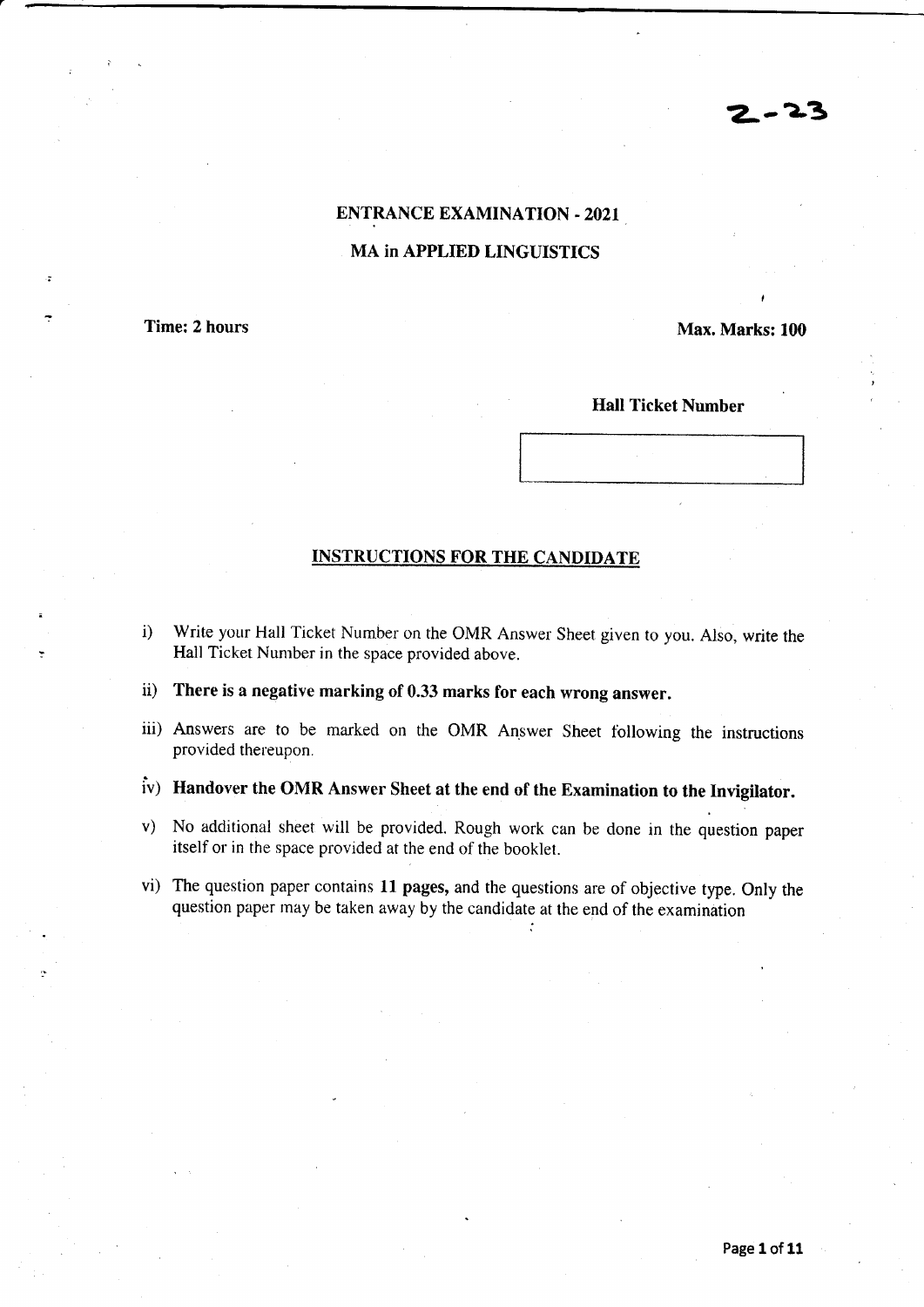# 2.-2-3

### ENTRANCE EXAMINATION - 2O2I

#### MA in APPLIED LINGUISTICS

Time: 2 hours

Max. Marks: 100

t

Hall Ticket Number

#### INSTRUCTIONS FOR THE CANDIDATE

- i) Write your Hall Ticket Number on the OMR Answer Sheet given ro you. Also, write the Hall Ticket Number in the space provided above.
- ii) There is a negative marking of 0.33 marks for each wrong answer.
- iii) Answers are to be marked on the OMR Answer Sheet following the instructions provided thereupon.
- iv) Handover the OMR Answer Sheet at the end of the Examination to the Invigilator.
- v) No additional sheet will be provided. Rough work can be done in the question paper itself or in the space provided at the end of the booklet.
- vi) The question paper contains l1 pages, and the questions are of objective type. Only the question paper may be taken away by the candidate at the end of the examination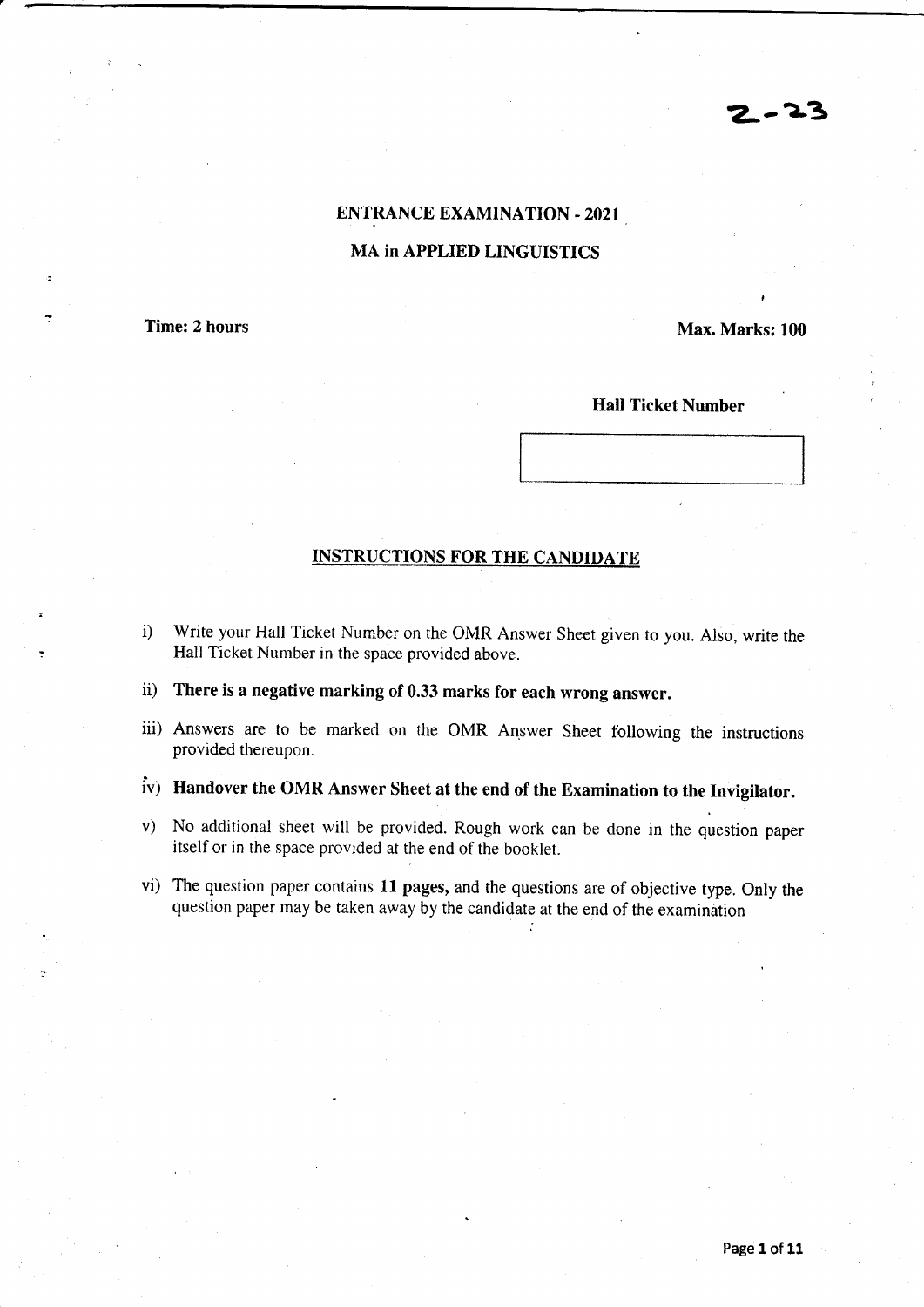## SECTION - A

# Verbal & Numerical Aptitude (20 marks)

Direction  $(1-10)$ : Choose the correct word which substitutes the given word/sentence.

| 1.  | An office for which no salary is paid                               |                                                                  |                                                                        |                  |  |  |  |
|-----|---------------------------------------------------------------------|------------------------------------------------------------------|------------------------------------------------------------------------|------------------|--|--|--|
|     | A. Hospitable                                                       | B. Free                                                          | C. Honorarium                                                          | D. Gratis        |  |  |  |
| 2.  |                                                                     | A handwriting that cannot be easily read                         |                                                                        |                  |  |  |  |
|     | A. Illegible                                                        | B. Legible                                                       | C. Lucid                                                               | D. Edible        |  |  |  |
| 3.  |                                                                     |                                                                  | A person who moves to a foreign country to live there permanently      |                  |  |  |  |
|     | A. Tourist                                                          | <b>B.</b> Emigrant                                               | C. Immigrant                                                           | D. Visitor       |  |  |  |
| 4.  |                                                                     | One who cannot be changed or reformed                            |                                                                        |                  |  |  |  |
|     | A. Invulnerable                                                     | <b>B.</b> Hardened                                               | C. Incurable                                                           | D. Incorrigible  |  |  |  |
| 5.  |                                                                     | A field of Linguistics that deals with sound pattern             |                                                                        |                  |  |  |  |
|     | A. Morphology                                                       | B. Syntax                                                        | C. Phonology                                                           | D. Semantics     |  |  |  |
| 6.  | A number of stars grouped together                                  |                                                                  |                                                                        |                  |  |  |  |
|     | A. Comet                                                            | B. Orbit                                                         | C. Solar system                                                        | D. Constellation |  |  |  |
| 7.  |                                                                     | A thing that is kept as a reminder of a person, place, or event. |                                                                        |                  |  |  |  |
|     | A. Antique                                                          | B. Souvenir                                                      | C. Trophy                                                              | D. Prize         |  |  |  |
| 8.  | An imagined place or state of things in which everything is perfect |                                                                  |                                                                        |                  |  |  |  |
|     | A. Fantom                                                           | <b>B.</b> Wakefulness                                            | C. Utopia                                                              | D. Rainbow       |  |  |  |
| 9.  |                                                                     | A person who knows many languages                                |                                                                        |                  |  |  |  |
|     | A. Monolingual                                                      | <b>B.</b> Polyglot                                               | C. Bilingual                                                           | D. Grammarian    |  |  |  |
| 10. |                                                                     | A person who possesses many talents                              |                                                                        |                  |  |  |  |
|     | A. Versatile                                                        | B. Great                                                         | C. Exceptional                                                         | D. Gifted        |  |  |  |
|     |                                                                     |                                                                  | Direction (11-15): What number(s) should replace the question mark(s)? |                  |  |  |  |
| 11. | 0, 1, 4, 9, 16, 25, 36, 49, ?                                       |                                                                  |                                                                        |                  |  |  |  |
|     | A. 62                                                               | <b>B.</b> 63                                                     | C.64                                                                   | D. 65            |  |  |  |

Z-?3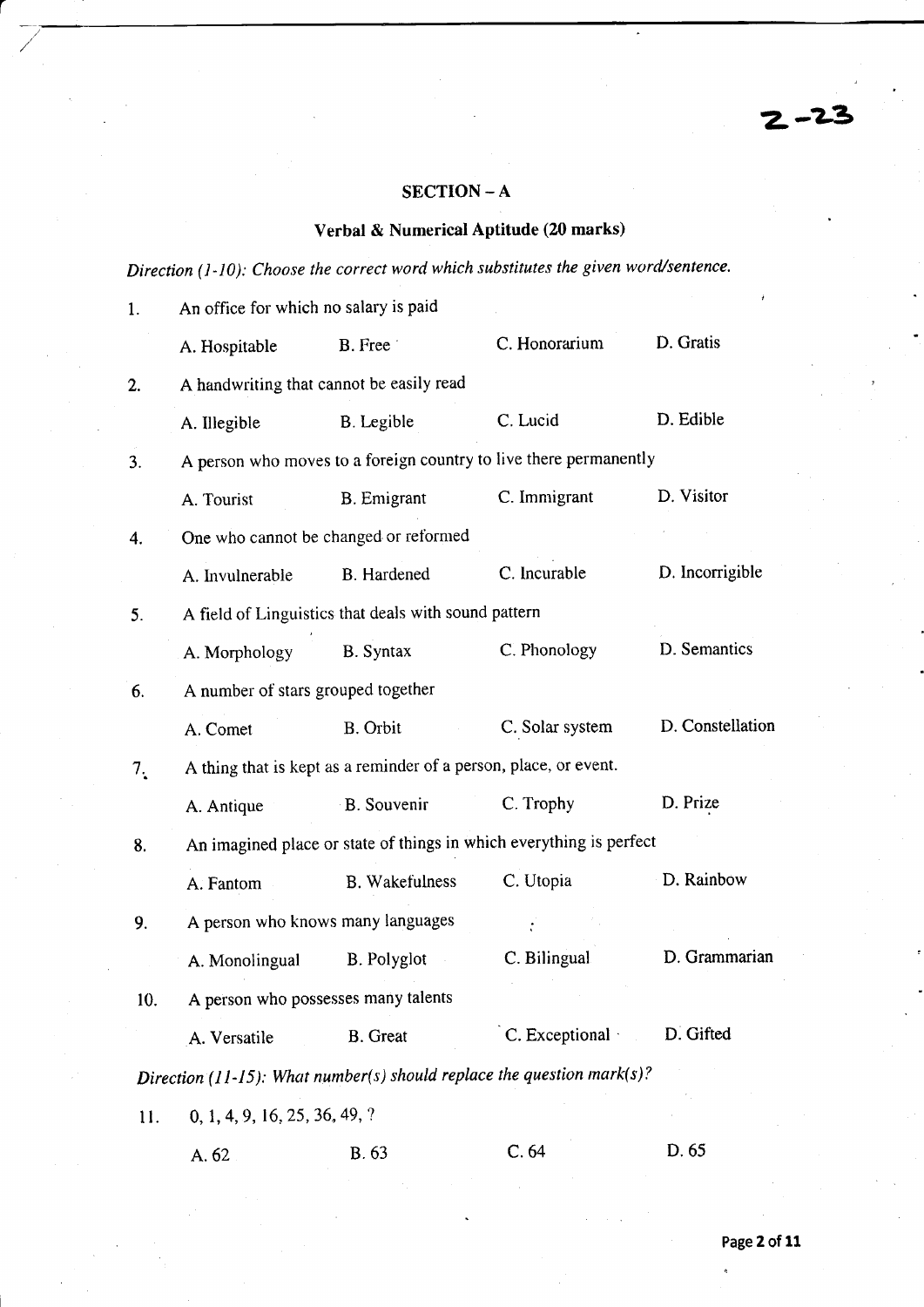| 12. | 9, 18, 27, ?, 45, ?, 63                                                                                                   |                                                   |                    |                        |  |  |
|-----|---------------------------------------------------------------------------------------------------------------------------|---------------------------------------------------|--------------------|------------------------|--|--|
|     | A. 34, 54                                                                                                                 | B. 38, 54                                         | C. 36, 54          | D. 36, 56              |  |  |
| 13. | 17, 34, 51, 68, ?                                                                                                         |                                                   |                    |                        |  |  |
|     | A.82                                                                                                                      | B. 84                                             | C.86               | D. 85                  |  |  |
| 14. | 100, 98, 94, 88, 80, 70, ?                                                                                                |                                                   |                    |                        |  |  |
|     | A. 58                                                                                                                     | <b>B.56</b>                                       | C. 57              | D.60                   |  |  |
| 15. | 36, 72, ?, 144, 180, 216, 252                                                                                             |                                                   |                    |                        |  |  |
|     | A.107                                                                                                                     | <b>B.109</b>                                      | C.108              | D.110                  |  |  |
| 16. |                                                                                                                           | The sum of the first five odd numbers -2 is?      |                    |                        |  |  |
|     | A. 17                                                                                                                     | <b>B.20</b>                                       | C.23               | D. 25                  |  |  |
| 17. |                                                                                                                           | The sum of the first five even numbers $+111$ is? |                    |                        |  |  |
|     | A. 131                                                                                                                    | B. 136                                            | C. 127             | D. 141                 |  |  |
| 18. | $4567 \times 100 = ?$                                                                                                     |                                                   |                    |                        |  |  |
|     | A. 45670                                                                                                                  | <b>B.</b> 456700                                  | C. 4567000         | D. 4056700             |  |  |
| 19. | $55X55+55-55=?$                                                                                                           |                                                   |                    |                        |  |  |
|     | A. 3025                                                                                                                   | B. 5555                                           | C. 4025            | D. 2025                |  |  |
| 20. | Jack is three times as old as Jill, but in three years' time, he will only be twice as old.<br>How old are Jack and Jill? |                                                   |                    |                        |  |  |
|     | A. Jack 10, Jill 8                                                                                                        | <b>B.</b> Jack 9, Jill 3                          | C. Jack 8, Jill 10 | D. Jack $3$ , Jill $9$ |  |  |
|     |                                                                                                                           | <b>SECTION-B</b>                                  |                    |                        |  |  |
|     |                                                                                                                           | <b>Analytical Aptitude (20 marks)</b>             |                    |                        |  |  |
|     | Direction (21-25): Choose the Odd one out.                                                                                |                                                   |                    |                        |  |  |

 $\overline{\varsigma}$ 

| 21. | A. Lion     | B. Tiger          | C. Hen        | D. Cow        |
|-----|-------------|-------------------|---------------|---------------|
| 22. | A. Volcano  | <b>B.</b> Tsunami | C. Earthquake | D. Explosion  |
| 23. | A. Car      | B. Cycle          | C. Scooter    | D. Helicopter |
| 24. | A. Swimming | <b>B.</b> Sailing | C. Diving     | D. Driving    |
| 25. | A. Corn     | B. Wheat          | C. Cotton     | D. Millet     |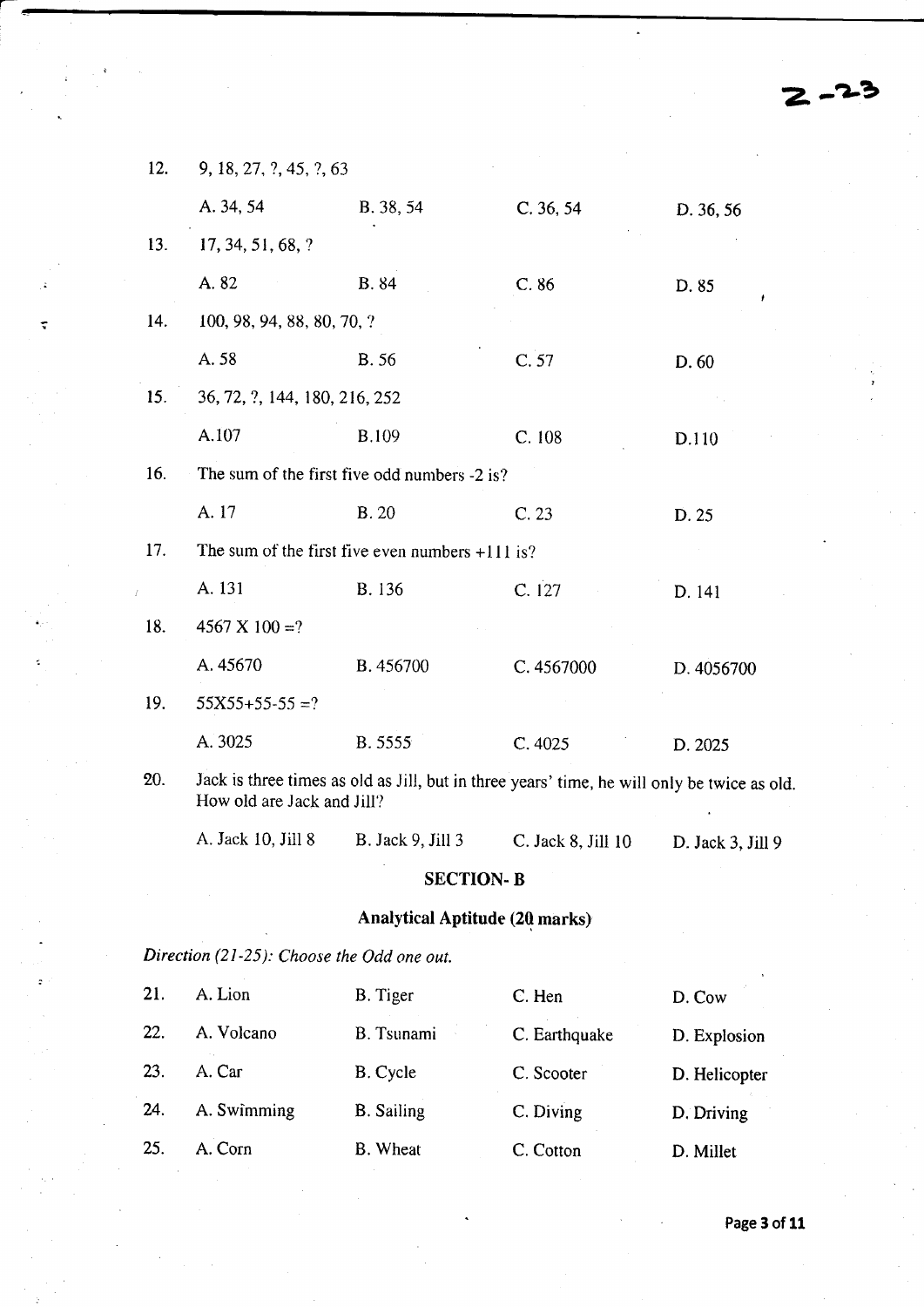Direction (26-29): Study the following information and answer the given questions.

D is the father of A. D is married to P. P is the mother of J. P has only one daughter. J is mamied to U. U is the son of L.

26. How is J related to  $L$ ?

|           | A. Daughter                                                                                                             | B. Granddaughter                                             | C. Niece   | D. Daughter-in-law                                                           |  |  |  |
|-----------|-------------------------------------------------------------------------------------------------------------------------|--------------------------------------------------------------|------------|------------------------------------------------------------------------------|--|--|--|
| 27.       | How is A related to U?                                                                                                  |                                                              |            |                                                                              |  |  |  |
|           | A. Brother-in-law                                                                                                       | B. Brother                                                   | C. Sister  | D. Sister-in-law                                                             |  |  |  |
| 28.       | How is P related to A?                                                                                                  |                                                              |            |                                                                              |  |  |  |
|           | A. Son                                                                                                                  | <b>B.</b> Daughter                                           | C. Mother  | D. Sister-in-Law                                                             |  |  |  |
| 29.       | How is A related to J?                                                                                                  |                                                              |            |                                                                              |  |  |  |
|           | A. Son                                                                                                                  | <b>B.</b> Daughter                                           | C. Brother | D. Sister                                                                    |  |  |  |
| 30.       |                                                                                                                         | If in a code language $E = 5$ and $DAD = 9$ , then $CAT = ?$ |            |                                                                              |  |  |  |
|           | A. 38                                                                                                                   | <b>B.23</b>                                                  | C.24       | D.41                                                                         |  |  |  |
| 31.       |                                                                                                                         | If in a code language $Z = 52$ and $BAY = 56$ then $CAT = ?$ |            |                                                                              |  |  |  |
|           | A. 46                                                                                                                   | <b>B.</b> 48                                                 | C.54       | D. 60                                                                        |  |  |  |
| 32.       |                                                                                                                         | If in a code language $F = 3$ , $J = 5$ , then $N = ?$       |            |                                                                              |  |  |  |
| $\bullet$ | A. 6                                                                                                                    | B.4                                                          | C.8        | D.7                                                                          |  |  |  |
| 33.       | If in a certain code, KERALA is written as LFSBMB. How is SIKKIM written in that<br>language?                           |                                                              |            |                                                                              |  |  |  |
|           | A. UJMJN                                                                                                                | <b>B. TJLLIN</b>                                             | C. TJLLJN  | D. TNLLJM                                                                    |  |  |  |
| 34.       | If in a certain code NET is coded as MDS, how is JRF written in that code?                                              |                                                              |            |                                                                              |  |  |  |
|           | A. EQI                                                                                                                  | B. IEQ                                                       | C. IQU     | D. IQE                                                                       |  |  |  |
| 35.       | that code?                                                                                                              |                                                              |            | In a certain code, MADRAS is written as 'SARDAM'. How is 'BOMBAY' written in |  |  |  |
|           | A. APNCBZ                                                                                                               | <b>B. YABMOB</b>                                             | C. YACMOC  | D.YAMBOB                                                                     |  |  |  |
| 36.       | If sand is watch, watch is water, water is blue, blue is sky, sky is road and road is<br>path, where do aeroplanes fly? |                                                              |            |                                                                              |  |  |  |
|           | A. water                                                                                                                | B. road                                                      | C. blue    | D. sky                                                                       |  |  |  |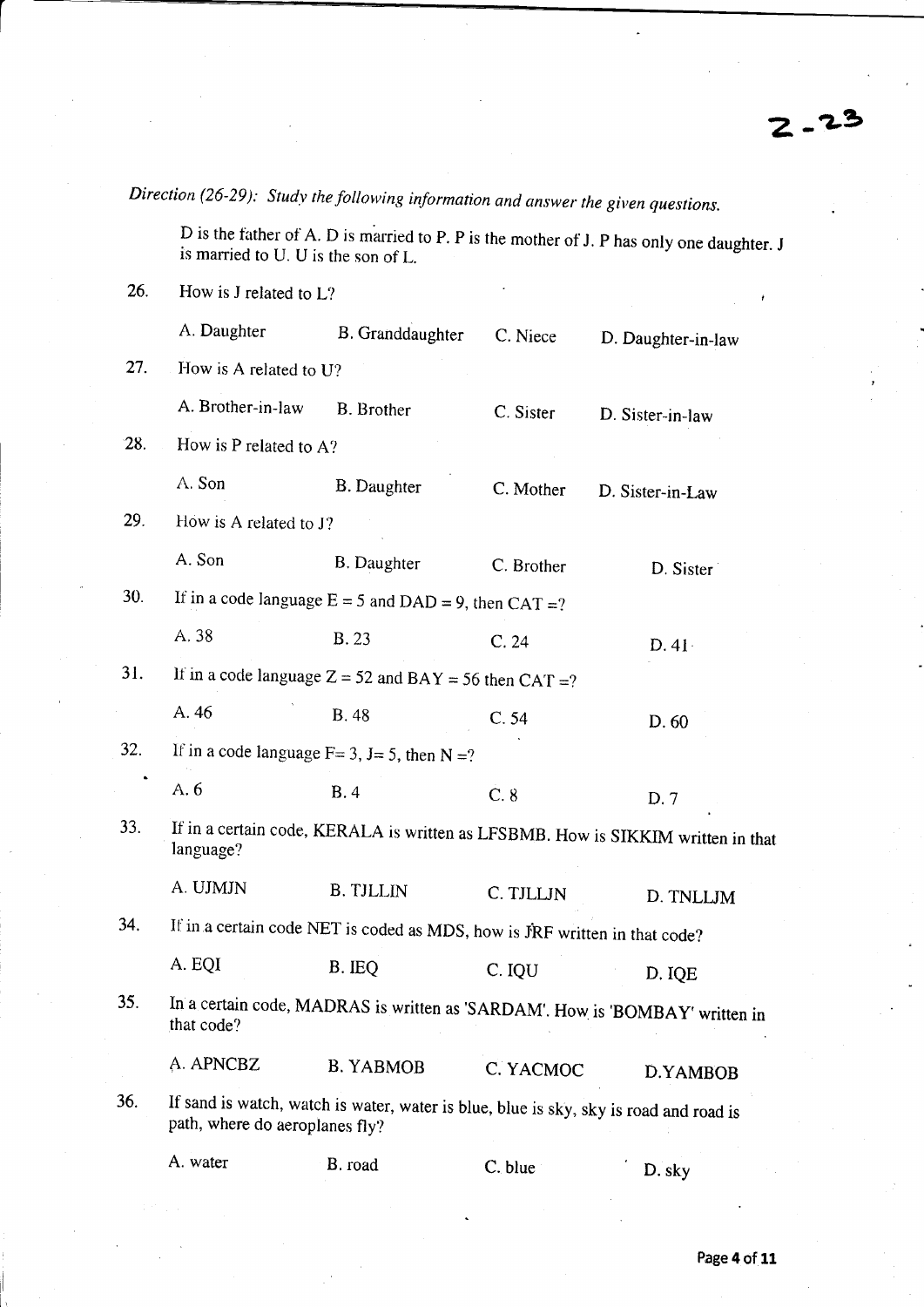| 37.                                                                                                | If green is gold, gold is bat, bat is rat, rat is cat, cat is mat, then what is cricket played<br>with? |                                                                                                                                    |                |                |  |
|----------------------------------------------------------------------------------------------------|---------------------------------------------------------------------------------------------------------|------------------------------------------------------------------------------------------------------------------------------------|----------------|----------------|--|
|                                                                                                    | A. cat                                                                                                  | B. bat                                                                                                                             | C. rat         | D. mat         |  |
| 38.                                                                                                |                                                                                                         | If car is called cycle, cycle is called bus, bus is called tractor, tractor is called scooter,<br>which is used to plough a field? |                |                |  |
|                                                                                                    | A. scooter                                                                                              | B. cycle                                                                                                                           | C. car         | D. tractor     |  |
| 39.                                                                                                |                                                                                                         | PMKF: FKMP:: LION: ?                                                                                                               |                |                |  |
|                                                                                                    | A. NOIL                                                                                                 | B. NOLI                                                                                                                            | C. CUB         | D. LNOI        |  |
| 40.                                                                                                | Lion: Cub                                                                                               |                                                                                                                                    |                |                |  |
|                                                                                                    | A. Sheep: Goat                                                                                          | B. Dog: Kitten                                                                                                                     | C. Cow: Calf   | D. Man: Woman  |  |
|                                                                                                    |                                                                                                         | <b>SECTION - C</b>                                                                                                                 |                |                |  |
|                                                                                                    |                                                                                                         | Knowledge of English (20 marks)                                                                                                    |                |                |  |
| 41.                                                                                                |                                                                                                         | Choose the correct word order:                                                                                                     |                |                |  |
|                                                                                                    |                                                                                                         |                                                                                                                                    |                |                |  |
| A. Why she did leave so early?<br>B. Why did so early she leave?<br>C. Why did she leave so early? |                                                                                                         |                                                                                                                                    |                |                |  |
|                                                                                                    |                                                                                                         |                                                                                                                                    |                |                |  |
|                                                                                                    |                                                                                                         | D. Why so early did she leave?                                                                                                     |                |                |  |
| 42.                                                                                                |                                                                                                         | Nuclear energy is ___________ dangerous to be used widely.                                                                         |                |                |  |
|                                                                                                    | A. so                                                                                                   | B. such                                                                                                                            | C. that        | D. too         |  |
| 43.                                                                                                |                                                                                                         | Identify the <u>underlined</u> parts of speech.<br>"I saw a woman walking along the road."                                         |                |                |  |
|                                                                                                    | A. Adverb                                                                                               | B. Adjective                                                                                                                       | C. Preposition | D. Conjunction |  |
| 44.                                                                                                |                                                                                                         | Identify the <u>underlined</u> parts of speech.                                                                                    |                |                |  |
|                                                                                                    |                                                                                                         | "Coordinating conjunctions allow you to join words, phrases, and clauses of equal<br>grammatical rank in a sentence.               |                |                |  |
|                                                                                                    | A. Adverb                                                                                               | <b>B.</b> Adjective                                                                                                                | C. Preposition | D. Conjunction |  |
| 45.                                                                                                |                                                                                                         | He ate the chocolate cake greedily.                                                                                                |                |                |  |
|                                                                                                    | A. Adverb                                                                                               | B. Adjective                                                                                                                       | C. Preposition | D. Conjunction |  |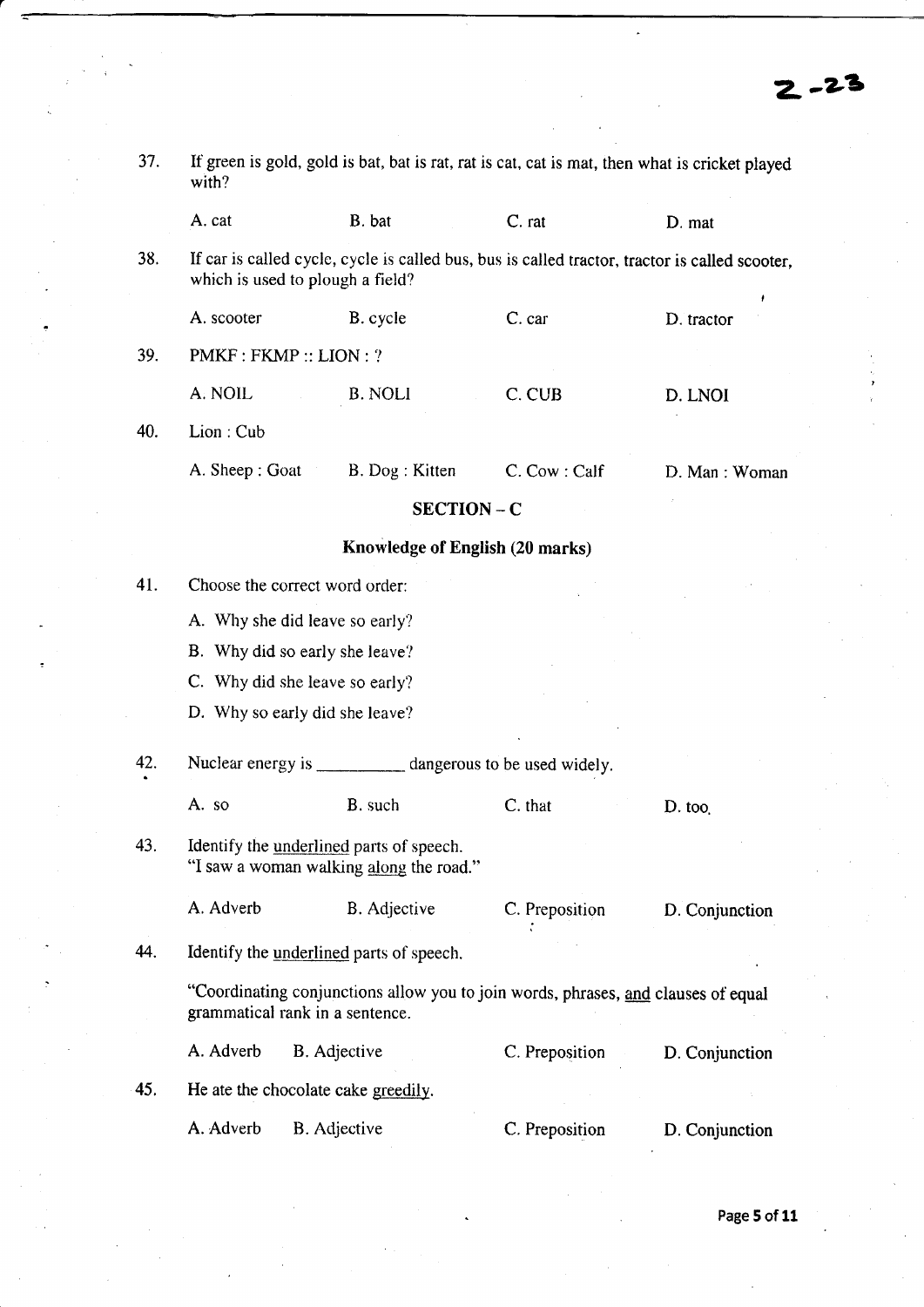46. To come round means: A. To agree B. Casual visit C. To visit D. To accept an argument 47. I go to restaurants once in a A. green day B. blue sky C. yellow star D. blue moon, 48. He looks upset; I think he took the criticism\_\_\_\_\_ heart. A. to B. inside C. in D. on 49. I am envious them. A. of B. about C. in D. on 50. **EXECUTE:** Smoke when I was 20. A. Use to B. used to C. wouldn't D. couldn't 51. What is the anronym of Haggard? A. Plump B. Stupid C. Exhausted D. Fresh 52. The idiom to go off at a tangent means: A. To change the subject immediately B. To go on at great length C. To become boisterous D. To forget things in between 53.  $\frac{1}{\sqrt{1-\frac{1}{\sqrt{1-\frac{1}{\sqrt{1-\frac{1}{\sqrt{1-\frac{1}{\sqrt{1-\frac{1}{\sqrt{1-\frac{1}{\sqrt{1-\frac{1}{\sqrt{1-\frac{1}{\sqrt{1-\frac{1}{\sqrt{1-\frac{1}{\sqrt{1-\frac{1}{\sqrt{1-\frac{1}{\sqrt{1-\frac{1}{\sqrt{1-\frac{1}{\sqrt{1-\frac{1}{\sqrt{1-\frac{1}{\sqrt{1-\frac{1}{\sqrt{1-\frac{1}{\sqrt{1-\frac{1}{\sqrt{1-\frac{1}{\sqrt{1-\frac{1}{\sqrt{1-\frac{1}{\sqrt{1-\frac{1}{\sqrt{1-\$ A. With regard of B. With regard on C. With regard to D. With regard off 54. which one of the following words has been spelt incorrectly? A. accommodate B. acquaintance C. colleague D. Embarassment .. 55. Which one of the following words has been spelt incorrectly? A. fascinating B. memento C. maintenanse D. occasionally 56. Choose the odd one out. A. in B. on C. though D. at 57. Choose the odd one out. A. She B. her C. his D. their

 $2 - 2$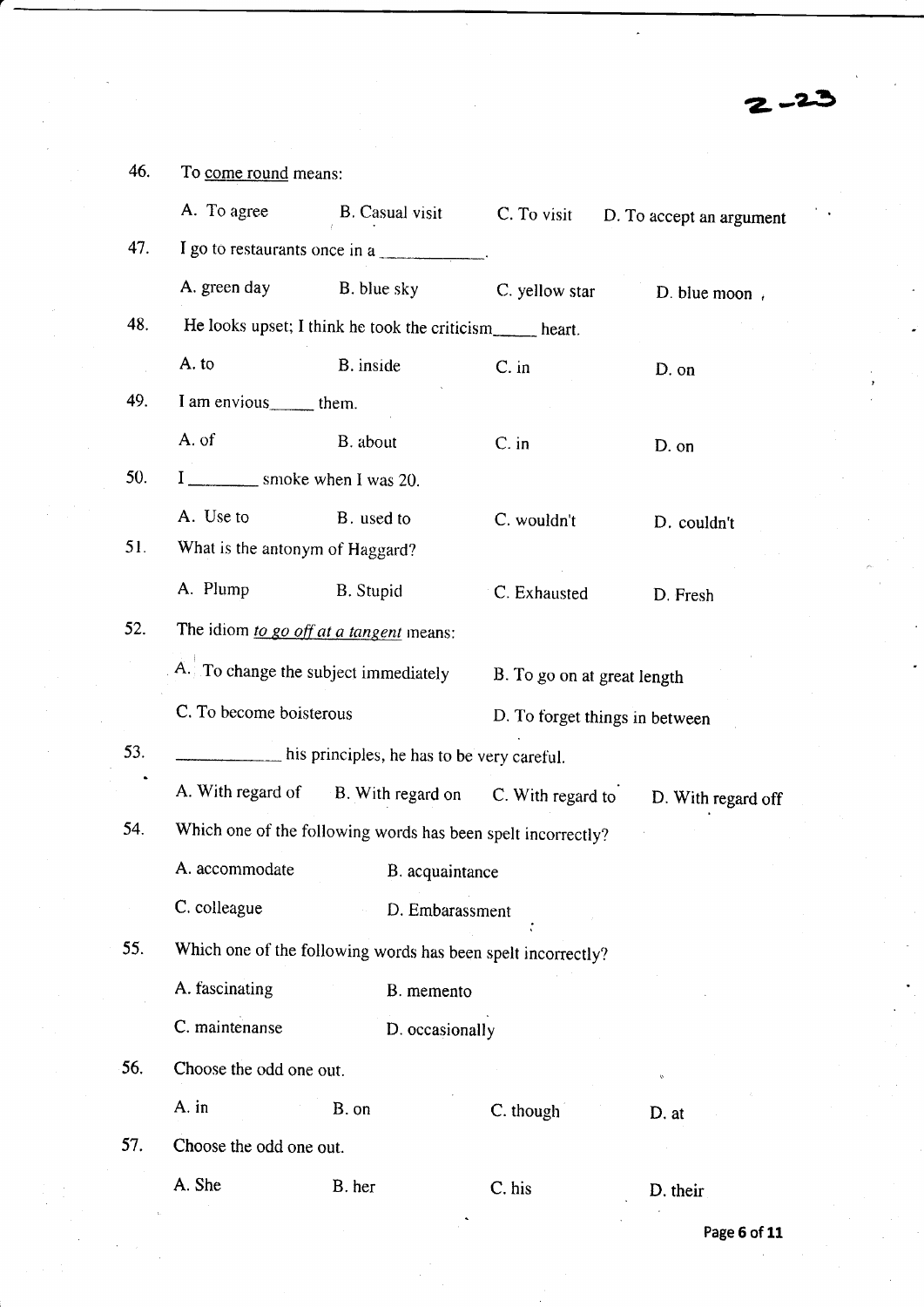| 58. |                  | Choose the odd one out.                        |                |                        |                |                    |                                                          |                              |
|-----|------------------|------------------------------------------------|----------------|------------------------|----------------|--------------------|----------------------------------------------------------|------------------------------|
|     |                  | A. Origination                                 |                | B. Inception           |                |                    |                                                          | C. Cessation D. Commencement |
| 59. |                  | Consider the following pairs:                  |                |                        |                |                    |                                                          |                              |
|     | I.               | He gave him a book.                            |                |                        |                |                    |                                                          |                              |
|     | Π.               | He gave him book.                              |                |                        |                |                    |                                                          |                              |
|     | Ш.               |                                                |                | He gave a book to him. |                |                    |                                                          |                              |
|     | IV.              | He gave book him.                              |                |                        |                |                    |                                                          |                              |
|     |                  | Which of the pairs given above is/are correct? |                |                        |                |                    |                                                          |                              |
|     | A. I and II      |                                                |                | B. III and IV          |                |                    | $C.$ II and IV                                           | D. I and III                 |
| 60. |                  | Consider the following pairs:                  |                |                        |                |                    |                                                          |                              |
|     | I.               | <b>Book</b>                                    |                | 1.                     | Noun           |                    |                                                          |                              |
|     | II.              | Accept                                         |                | Verb<br>2.             |                |                    |                                                          |                              |
|     | Ш.               | Angry                                          |                | 3 <sub>1</sub>         | Adjective      |                    |                                                          |                              |
|     | IV.<br>$\bar{z}$ | Strongly                                       |                | 4.                     | Article        |                    |                                                          |                              |
|     |                  |                                                |                | 5.                     | Adverb         |                    |                                                          |                              |
|     |                  |                                                |                |                        |                |                    | Which of the pairs given above is/are correctly matched? |                              |
|     |                  |                                                | $\bf{I}$       | $\mathbf{I}$           | $\mathbf{I}$   | IV                 |                                                          |                              |
|     | A.               |                                                | 1              | 3                      | $\overline{c}$ | 5                  |                                                          |                              |
|     | <b>B.</b>        |                                                | $\overline{2}$ | 1                      | 3              | 4                  |                                                          |                              |
|     | C.               |                                                | $\mathbf{I}$   | $\overline{2}$         | $\cdot$ 5      | 4                  |                                                          |                              |
|     | D.               |                                                | 1              | $\overline{2}$         | 3              | 5                  |                                                          |                              |
|     |                  |                                                |                |                        |                | <b>SECTION - D</b> |                                                          |                              |
|     |                  |                                                |                |                        |                |                    | Knowledge of World Languages (20 marks)                  |                              |
| 61. |                  |                                                |                |                        |                |                    | Which of the following is not a Dravidian language?      |                              |

Page 7 of 11

 $2 - 23$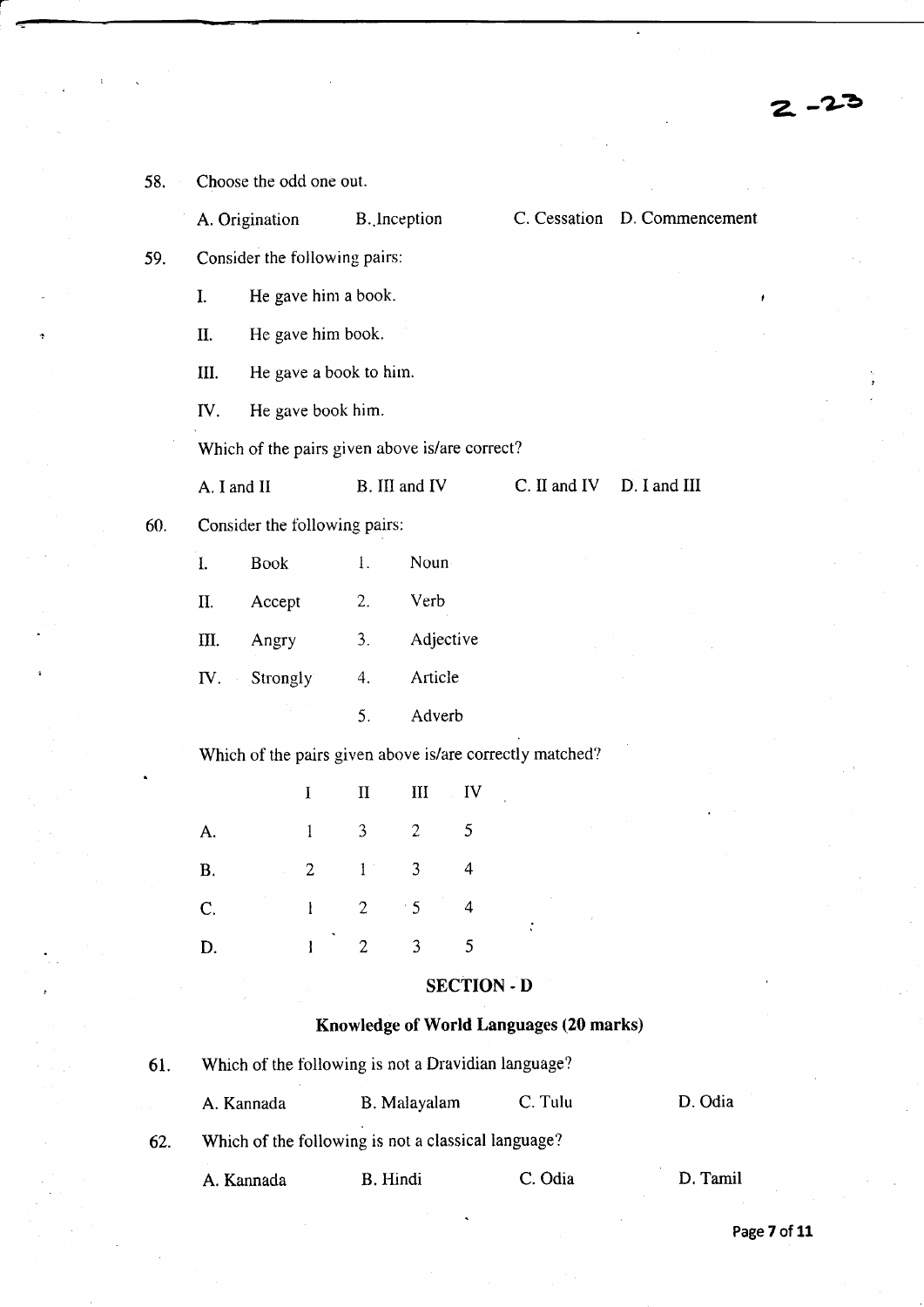| 63. | Santali, a scheduled language of India belongs to which language Family? |                                                                                     |                               |                                                                                |  |  |
|-----|--------------------------------------------------------------------------|-------------------------------------------------------------------------------------|-------------------------------|--------------------------------------------------------------------------------|--|--|
|     | A. Indo-Aryan                                                            |                                                                                     | B. Dravidian C. Austroasiatic | D. Tibeto-Burman                                                               |  |  |
| 64. |                                                                          | Identify the language that is spoken in Srilanka?                                   |                               |                                                                                |  |  |
|     | A. Vedda                                                                 | B. Jarawa                                                                           | C. Onge                       | D. Sentinelese                                                                 |  |  |
| 65. |                                                                          | Consider the following statements (I-IV) and identify the correct ones:             |                               |                                                                                |  |  |
|     | I.                                                                       | The Script of Marathi is Devanagari.                                                |                               |                                                                                |  |  |
|     | II.                                                                      | Panini was a Sanskrit Grammarian.                                                   |                               |                                                                                |  |  |
|     | III.                                                                     | The word order of the English clause is Subject-Object-Verb.                        |                               |                                                                                |  |  |
|     | IV.                                                                      | English is not a Germanic language.                                                 |                               |                                                                                |  |  |
|     | A. I and II                                                              | B. I and III                                                                        | C. II and III                 | D. III and IV                                                                  |  |  |
|     |                                                                          | Direction (66-70): Find the odd one out.                                            |                               |                                                                                |  |  |
| 66. | A. Bangla                                                                | B. Marathi                                                                          | C. Gujarati                   | D.Santali                                                                      |  |  |
| 67. | A. Telugu                                                                | B. Gujarati                                                                         | C. Badaga                     | D. Tamil                                                                       |  |  |
| 68. | A. Korean                                                                | B. Basque                                                                           | C. Bodo                       | D. Burushaski                                                                  |  |  |
| 69. | A. Kharoshti                                                             | B. Bramhi                                                                           | C. Mundari                    | D. Devanagari                                                                  |  |  |
| 70. | A. Bramhi                                                                | B. Tolkappiyam                                                                      | C. Mahabhashya                | D. Ashtadhyayi                                                                 |  |  |
| 71. |                                                                          | Identify the language which is not an Isolate.                                      |                               |                                                                                |  |  |
|     | A. Nahali                                                                | B. Kusunda                                                                          | C. Dhangar                    | D. Burushaski                                                                  |  |  |
| 72. |                                                                          | What is the percentage of language endangerment in South Asia?                      |                               |                                                                                |  |  |
|     | A. 85%                                                                   | B. 96%                                                                              | C. 73%                        | D. 67%                                                                         |  |  |
|     |                                                                          | 73. Which one of the following statements is not true about Nahali/Nihali language? |                               |                                                                                |  |  |
|     | isolate.                                                                 |                                                                                     |                               | A. The only language found in the Indian mainland and considered as a language |  |  |

B. It is recently recognized a scheduled language.

C. It is the widely spoken language from Tibeto-Burman language family.

D. The only language found in the Indian mainland and not a language isolate.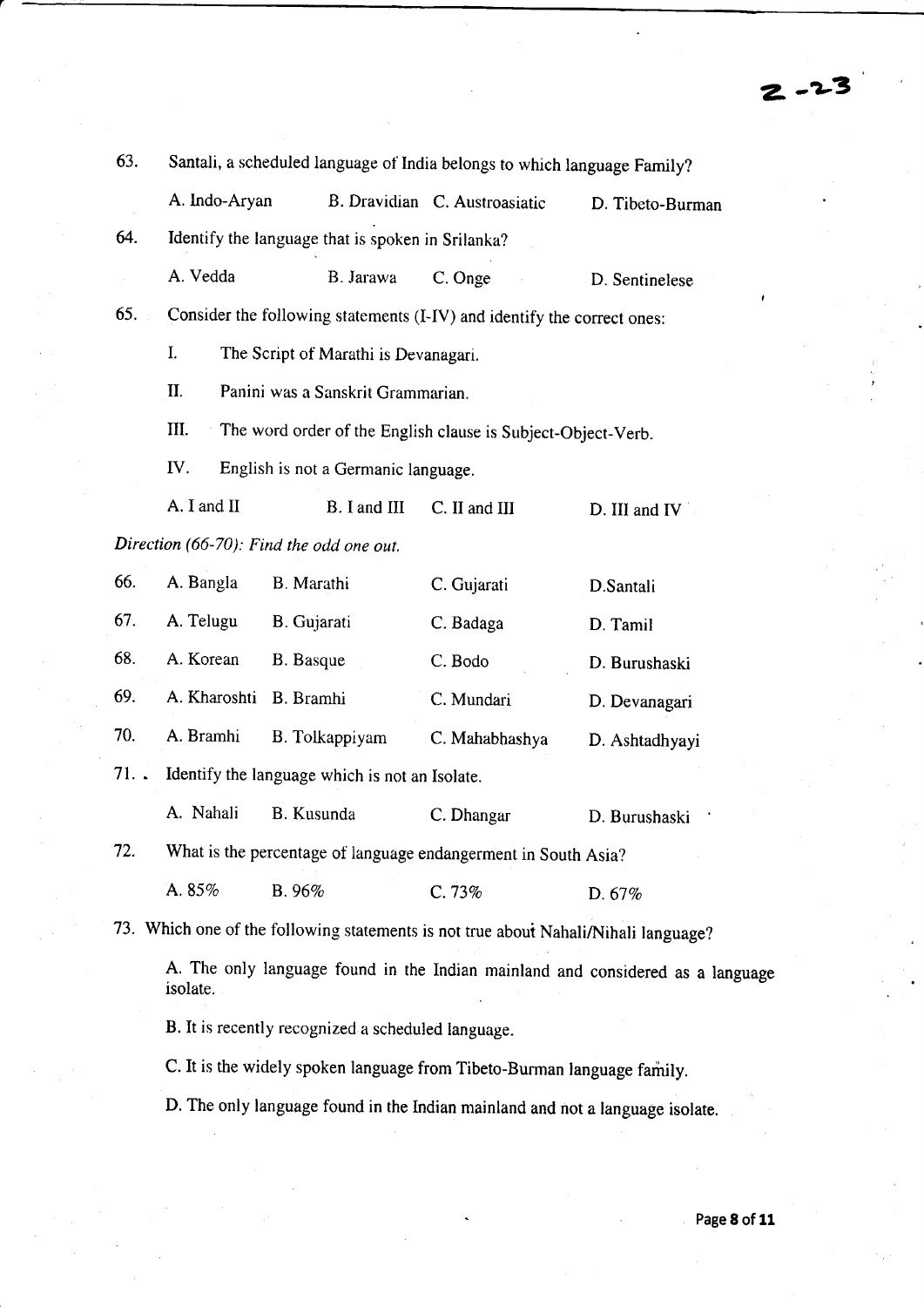| 74. | Identify the language that has become extinct in the Himalayan region? |                                              |                                                                                     |              |  |
|-----|------------------------------------------------------------------------|----------------------------------------------|-------------------------------------------------------------------------------------|--------------|--|
|     | A. Almora                                                              | B. Lepcha                                    | C. Rangkas                                                                          | D. Kanauric  |  |
| 75. |                                                                        |                                              | Which language had an epigraphic tradition in the Irrawaddy basin of today's Burma? |              |  |
|     | A. Pyu                                                                 | B. Hayu                                      | C. Savi                                                                             | D. Pasi      |  |
| 76. |                                                                        |                                              | According to UNESCO, the International decade of Indigenous Languages is            |              |  |
|     | A. 2020-2030                                                           | B. 2021-2031                                 | C. 2019-2029                                                                        | D. 2022-2032 |  |
| 77. |                                                                        |                                              | Which of the Indian language is recognized as an official language of Fiji?         |              |  |
|     | A. Tamil                                                               | B. Hindi                                     | C. Bengali                                                                          | D. Urdu      |  |
| 78. |                                                                        |                                              | Which among the following is a Daic language that is spoken in Brahmaputra valley?  |              |  |
|     | A. Ao                                                                  | B. Angami                                    | C. Ahom                                                                             | D. Mru       |  |
| 79. |                                                                        |                                              | What is the percentage of Austro-Asiatic languages spoken in South Asia?            |              |  |
|     | A. 1.2%                                                                | $B. 0.8\%$                                   | C.3.2%                                                                              | D. 0.5%      |  |
| 80. |                                                                        | The national language of Singapore is _____. |                                                                                     |              |  |
|     | A. Pali                                                                | B. Malay                                     | C. Mandarin Chinese                                                                 | D. Thai      |  |
|     |                                                                        |                                              |                                                                                     |              |  |

# SECTION \_E

# Language Analysis & Solving.Problems- (20 marks)

Direction: Consider the following data from a hypothetical language 'Basaha' and then answer the questions that follow.

| 1. Gaxekaro     | 'My house'      | 10. Faxekaromi   | 'His houses'      |
|-----------------|-----------------|------------------|-------------------|
| 2. Faxebago     | 'His book'      | 11. Sixesilakaro | 'Her big house'   |
| 3. Sixesalo     | 'Her table'     | 12. Woxesalo     | 'Their table'     |
| 4. Woxehato     | 'Their photo'   | 13. Opxedelakaro | 'Our small house' |
| 5. Opxekalo     | 'Our pen'       | 14. Sixehatomi   | 'Her photoes'     |
| 6. Gaxedelabago | 'My small book' | 15. Woxekalo     | 'Their pen'       |
| 7. Gaxesilasalo | 'My big table'  | 16. Sixebagomi   | 'Her books'       |
| 8. Faxehatomi   | 'His photoes'   | 17. Opxebago     | 'Our book'        |
| 9. Opxehatomi   | 'Our photoes'   | 18. Faxekalo     | 'His pen'         |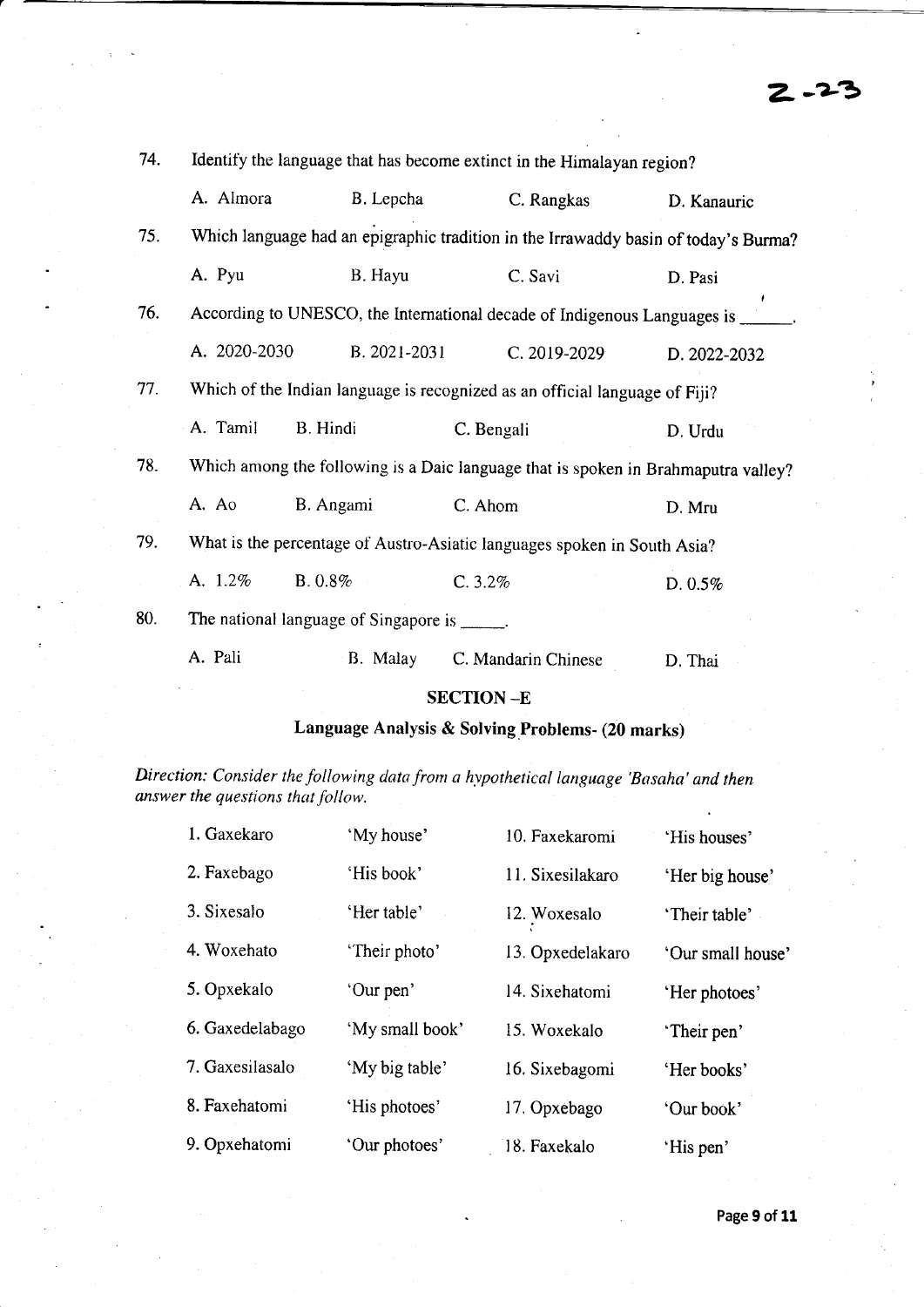$2 - 2^3$ 

| 81. | What is the word for MY in Bahaso?           |                                                      |                   |                   |  |  |
|-----|----------------------------------------------|------------------------------------------------------|-------------------|-------------------|--|--|
|     | A. ga                                        | B. gax                                               | C. gaxe           | D. gaxek          |  |  |
| 82. | What is the word for BIG in Bahaso?          |                                                      |                   |                   |  |  |
|     | A. esila                                     | B. esil                                              | C. dela           | D. sila           |  |  |
| 83. | What is the word for HER in Bahaso?          |                                                      |                   |                   |  |  |
|     | A. six                                       | B. sixe                                              | C. ixe            | D. ixesa          |  |  |
| 84. |                                              | What is the word for THEIR in Bahaso?                |                   |                   |  |  |
|     | A. woxe                                      | B. wox                                               | C. oxe            | D. hato           |  |  |
| 85. |                                              | What is the word for SMALL in Bahaso?                |                   |                   |  |  |
|     | A. edela                                     | B. edel                                              | C. dela           | D. del            |  |  |
| 86. |                                              | What is the word for HOUSE in Bahaso?                |                   |                   |  |  |
|     | A. gaxek                                     | B. gaxe                                              | C. ekaro          | D. karo           |  |  |
| 87. |                                              | What is the word for BOOK in Bahaso?                 |                   |                   |  |  |
|     | A. faxe                                      | B. faxeb                                             | C. bago           | D. ebago          |  |  |
| 88. |                                              | What is the word for TABLE in Bahaso?                |                   |                   |  |  |
|     | A. salo                                      | B. sixe                                              | C. sixes          | D. esalo          |  |  |
| 89. |                                              | What is the word for PHOTO in Bahaso?                |                   |                   |  |  |
|     | A. woxe                                      | B. hato                                              | C. woxeh          | D. ehato          |  |  |
| 90. | What is the word for PEN in Bahaso?          |                                                      |                   |                   |  |  |
|     | A. kalo<br>B. opxe                           |                                                      | C.ekalo           | D. opxek          |  |  |
| 91. | How will you translate 'my photo' in Bahaso? |                                                      |                   |                   |  |  |
|     | A. gexahato                                  | B. gaxehatomi                                        | C. gaxehato       | D. gexahatomi     |  |  |
| 92. |                                              | How will you translate 'my small pen' in Bahaso?     |                   | $\alpha$          |  |  |
|     | A. gexadelakalomi                            | B. gexadelakalo                                      | C. gaxedelakalomi | D.gaxedelakalo    |  |  |
| 93. |                                              | How will you translate 'his small books' in Bahaso ? |                   |                   |  |  |
|     | A. faxedela                                  | B. faxedelabagomi                                    | C. faxedelabago   | D. faxebagomidela |  |  |
|     |                                              |                                                      |                   |                   |  |  |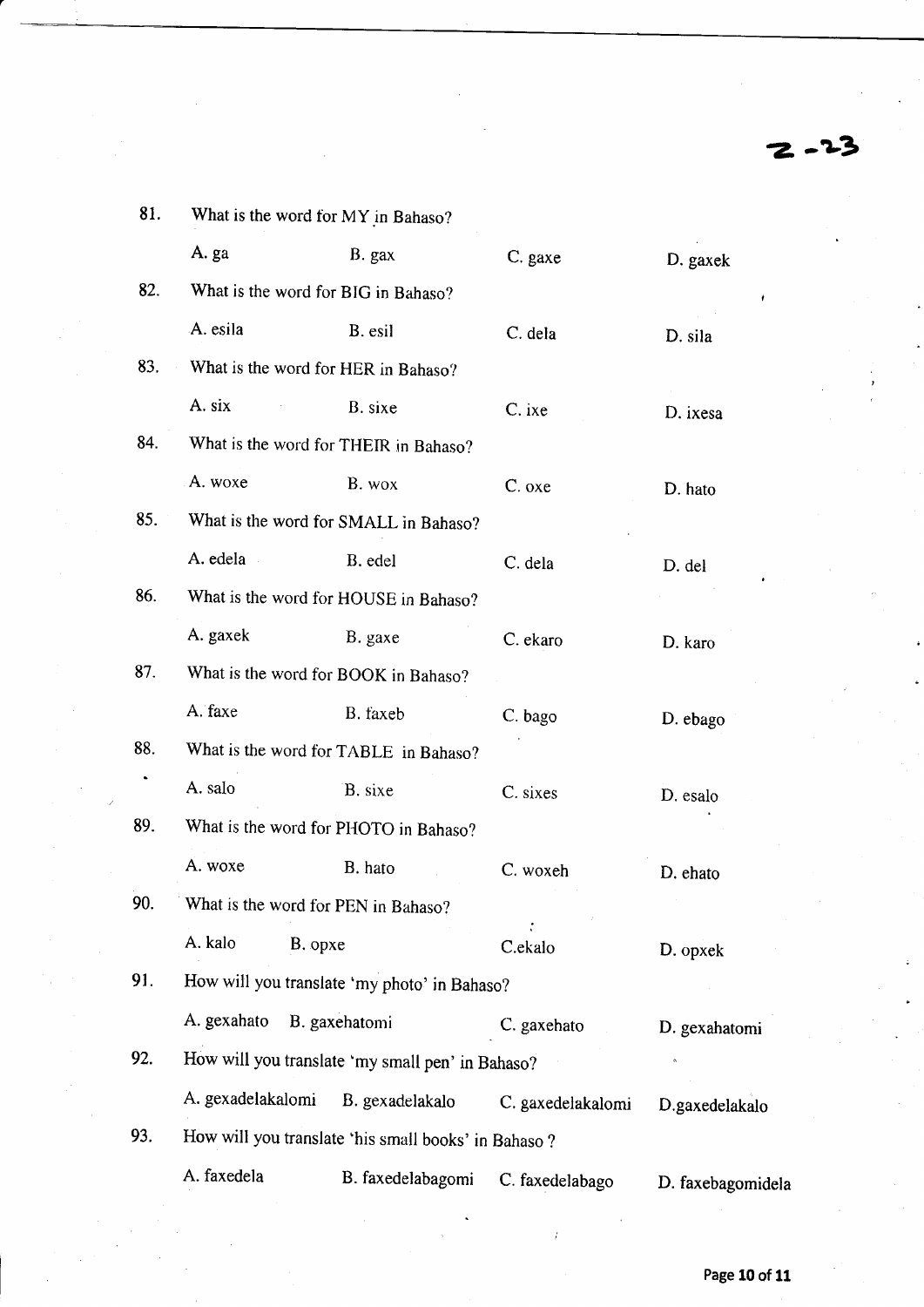$-23$ 

| 94.  | How will you translate 'his table' in Bahaso?       |                                               |                                                                           |                   |  |  |  |  |
|------|-----------------------------------------------------|-----------------------------------------------|---------------------------------------------------------------------------|-------------------|--|--|--|--|
|      | A. sixesalo                                         | B. sixesalomi                                 | C. faxesalo                                                               | D.faxesalomi      |  |  |  |  |
| 95.  |                                                     | How will you translate 'her pen' in Bahaso?   |                                                                           |                   |  |  |  |  |
|      | A. sixekalo                                         | B. sixekalomi                                 | C. faxekalo                                                               | D. faxekalomi     |  |  |  |  |
| 96.  |                                                     | How will you translate 'our table' in Bahaso? |                                                                           |                   |  |  |  |  |
|      | A. opxekesalomi                                     | B. opxekesalo                                 | C. opxesalomi                                                             | D. opxesalo       |  |  |  |  |
| 97.  | How will you translate 'their book' in Bahaso?      |                                               |                                                                           |                   |  |  |  |  |
|      | A. woxehbago                                        | B. woxeebago                                  | C. woxebago                                                               | D. woxehebago     |  |  |  |  |
| 98.  | How will you translate 'their big house' in Bahaso? |                                               |                                                                           |                   |  |  |  |  |
|      | A. woxehsilakaro                                    | B. woxesilakaro                               | C. woxeesilakaro                                                          | D. woxehesilakaro |  |  |  |  |
| 99.  | The plural marker in Bahaso is?                     |                                               |                                                                           |                   |  |  |  |  |
|      | A. omi<br>B.tomi                                    |                                               | C. gomi                                                                   | D. mi             |  |  |  |  |
| 100. |                                                     |                                               | If 'kiva' meant 'bottle' in Bahaso, how would you translate 'my bottles'? |                   |  |  |  |  |
|      | A. gaxekiva                                         | B. gaxekivami                                 | C. gexakivami                                                             | D. gexakiva       |  |  |  |  |

\*\*\*\*\*\*\*\*\*\*\*

 $\cdot$